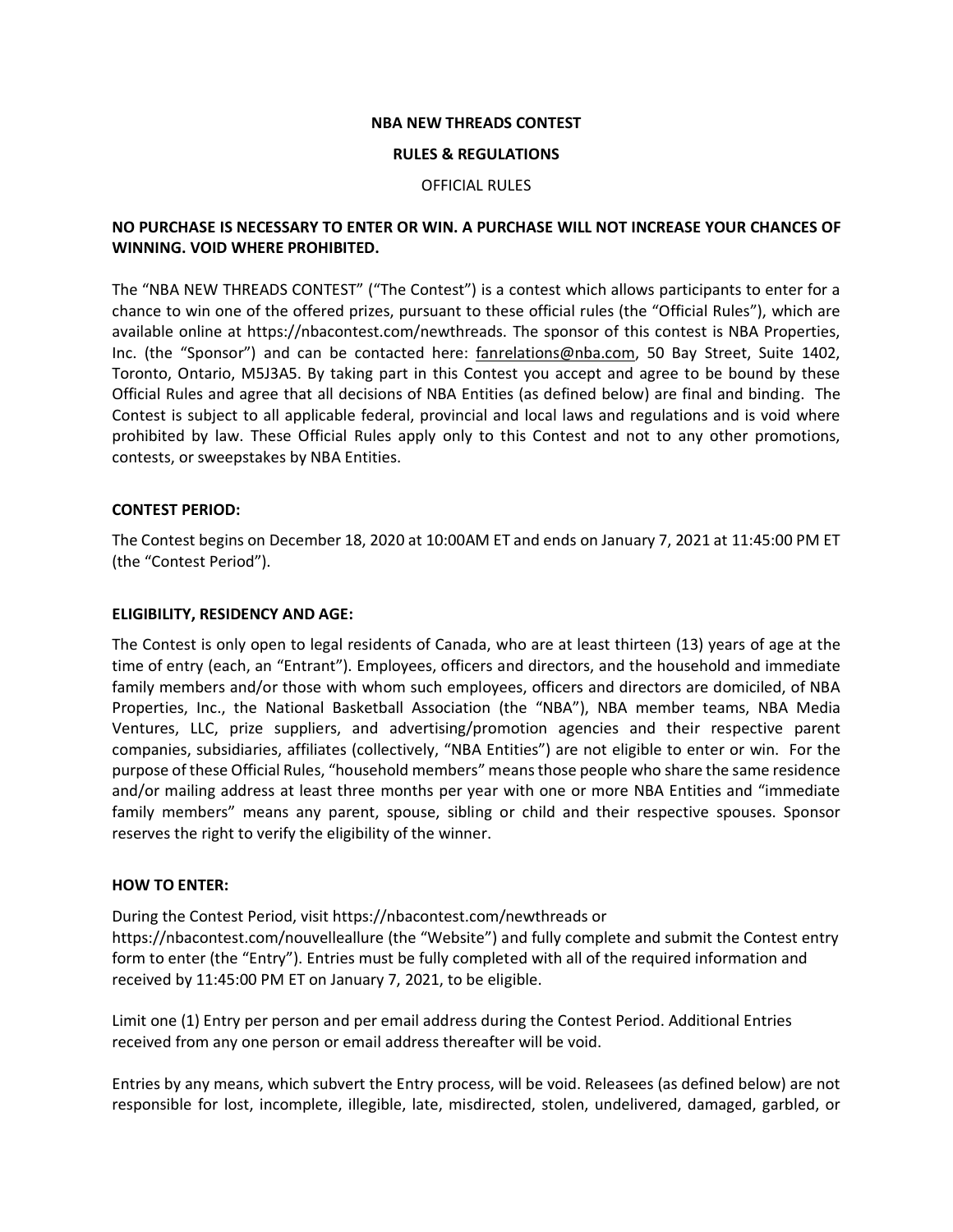mutilated Entries; lost Entries or transmissions; any error, omission, interruption, defect or delay in transmission, interrupted or unavailable network, cable, satellite, Internet Service Provider (ISP), server or other connections; miscommunications, failed computer hardware or software or technical failures; garbled, misrouted or scrambled transmissions; incomplete Entries or communications; or other errors; printing, typographical or other errors appearing within these Official Rules, the Website, in any Contestrelated advertisements or other materials; or other errors or problems of any kind whether mechanical, human, computer, electronic or otherwise relating to or in connection with the Contest, including, with limitation, errors or problems which may occur in connection with the administration of the Contest, the processing of Entries, the announcement of the prizes, orthe cancellation or postponement of any events or games. NBA Entities reserve the right, in their sole discretion, to void any and all Entries of an entrant who NBA Entities believe has attempted to tamper with or impair the administration, security, fairness or proper play of this Contest. The use of automated or similar devices which subvert the Entry process, including but not limited to Entries submitted using any bot, macro, script, or contest service (or any other devices intended to automate any aspect of Entry) to enter this Contest is prohibited and Entries through such devices are void.

# **PRIZES:**

There will be ten (10) Prize Winners.

Each Prize available to be won consists of one (1) 2020-21 Swingman NBA JERSEY of the winner's choice from a team with a new jersey, depending on availability on [https://store.nba.com/,](https://store.nba.com/) with an approximate retail value of \$160.00 CDN (the "**Prize**").

Prizes must be accepted as awarded and are not transferable or convertible to cash. No substitutions except at NBA Entities' option. NBA Entities reserve the right, in their sole and absolute discretion, to substitute the Prize or a component thereof with a prize of equal or greater value, including, without limitation, but at NBA Entities' sole and absolute discretion, a cash award.

# **PRIZE DRAW:**

A random draw for the ten (10) prize winners (the "Prize Winners") will take place on Friday, January 8, 2021 at 10:00AM ET in Toronto, Ontario from all eligible Entries received during the Contest Period. An Entry selected will be eligible to win one (1) Prize. The odds of winning a Prize will depend on the total number of eligible Entries received during the Contest Period.

In the event of any error of any kind whatsoever, more potential winners are selected than specified in these Official Rules, the Sponsor reserves the right to hold a random draw amongst all potential prize claimants to award the correct number of prizes.

# **WINNER NOTIFICATION AND SELECTION:**

The selected entrants for the Prizes will be contacted via email or by telephone by a representative of the NBA Entities by Tuesday January 12, 2021. If the potential winner cannot be reached OR in the event a potential winner does not accept the prize or fails to comply with these rules and requirements within two (2) business days of being contacted by email or phone, the Prize will be forfeited. Upon prize forfeiture, no compensation will be given and the NBA Entities will have sole discretion to randomly select another potential winner.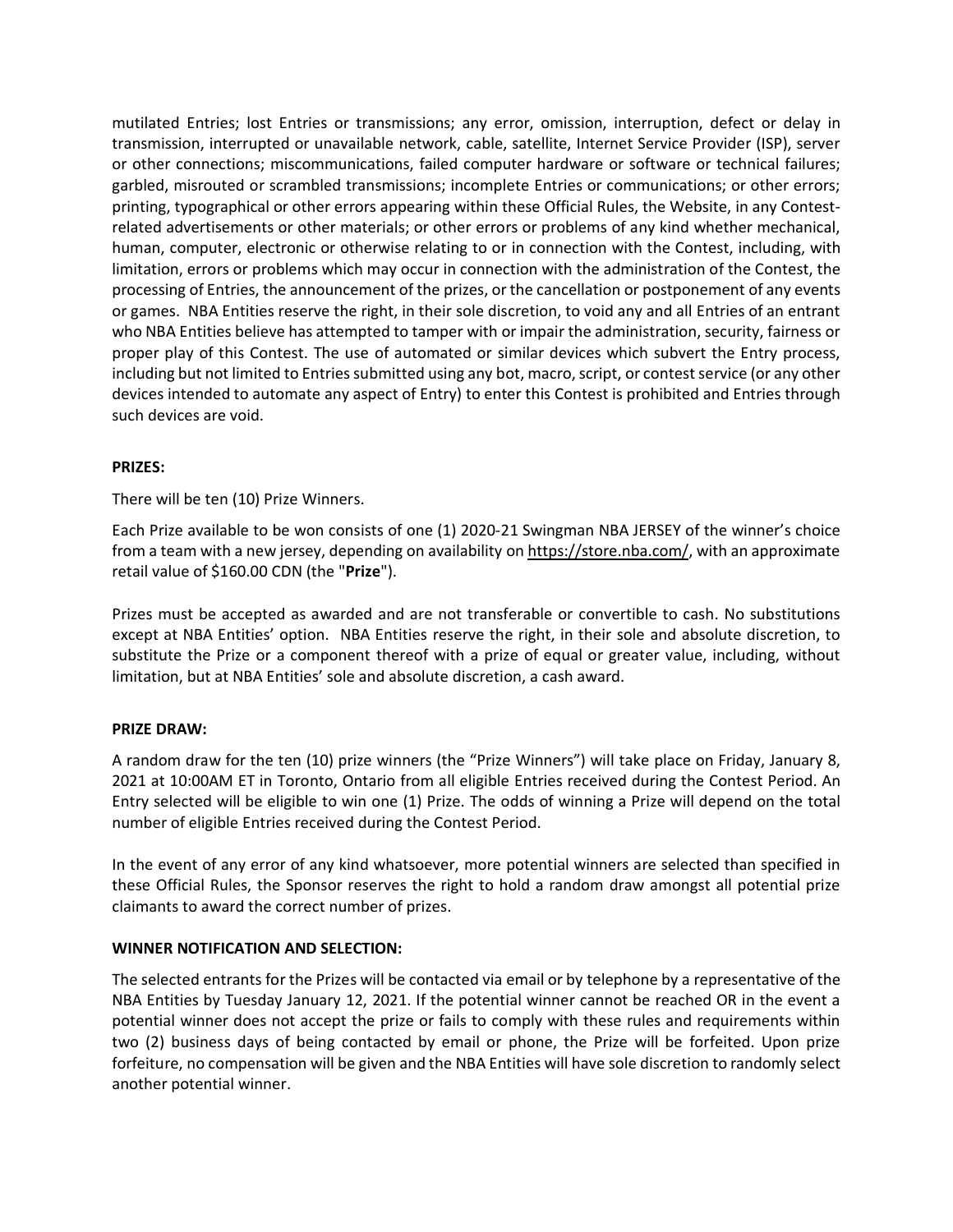Before being declared a Prize winner, the selected entrant will be required to correctly answer, without assistance of any kind, whether mechanical or otherwise, a mathematical skill-testing question and will also be required to sign, and in the event of a minor, have his/her parent or legal guardian sign on his/her behalf, a Declaration and Release Form (the "Release Form") stating that he/she has read, understood and complied with these Official Rules(including the eligibility requirements); grants all consents required as contemplated in these Official Rules; authorizes NBA Entities and their designees and assignsto use the winner's name, voice, city/province of residence, photos, video or film clips, and/or other visual likeness for advertising and/or trade purposes and/or for any other purpose in any media or format now or hereafter known without further compensation (financial or otherwise), permission or notification; and releases the Releasees and the supplier and/or provider of prizes from any and all liability of any kind arising out of the winner's participation in this Contest and receipt and use of the Prize. If the selected entrant fails to correctly answer the mathematical skill-testing question, fails to execute and return the Release Form within the required time period of two (2) business days, is otherwise not in compliance with the Official Rules, or is unable or unwilling to comply with these Official Rules, the selected entrant will be deemed ineligible and will forfeit his/her Prize. A new potential winner will then be selected from all remaining eligible Entries in accordance with these Official Rules.

All decisions of the NBA Entities with respect to any aspect of this Contest, including without limitation, the eligibility of Entries, are final and binding on all entrants in all matters as they relate to this Contest.

# **INDEMNIFICATION AND LIMITATION OF LIABILITY:**

BY ENTERING THE CONTEST, EACH ENTRANT AGREES TO INDEMNIFY, RELEASE AND HOLD HARMLESS THE RELEASEES FROM ANY LIABILITY, DAMAGES, LOSSES OR INJURY RESULTING IN WHOLE OR IN PART, DIRECTLY OR INDIRECTLY, FROM ENTRANT'S PARTICIPATION IN THE CONTEST AND THE ACCEPTANCE OF ANY PRIZE THAT MAY BE WON. THE NBA ENTITIES DO NOT MAKE ANY WARRANTIES, EXPRESS OR IMPLIED, AS TO THE CONDITION, FITNESS OR MERCHANTABILITY OF THE PRIZE.

THE RELEASEES SHALL HAVE NO LIABILITY WHATSOEVER IN RELATION TO THIS CONTEST AND WILL BE RELEASED AND HELD HARMLESS FROM ANY CLAIM, ACTION, LIABILITY, LOSS, INJURY OR DAMAGE, INCLUDING, WITHOUT LIMITATION, PERSONAL INJURY OR DEATH TO WINNER OR ANY THIRD PARTY OR DAMAGE TO PERSONAL OR REAL PROPERTY DUE IN WHOLE OR IN PART, DIRECTLY OR INDIRECTLY, BY ANY REASON, INCLUDING THE ACCEPTANCE, POSSESSION, USE OR MISUSE OF THE PRIZE AND/OR PARTICIPATION IN THIS CONTEST.

IN ADDITION TO ANY OTHER LIMITATIONS OF LIABILITY CONTAINED IN THESE OFFICIAL RULES OR OTHERWISE ON SPONSOR'S WEBSITE(S), INCLUDING THE CONTEST WEBSITE, SPONSOR ASSUMES ABSOLUTELY NO RESPONSIBILITY OR LIABILITY FOR (A) ANY INCORRECT OR INACCURATE ENTRY INFORMATION, OR FOR ANY FAULTY OR FAILED ELECTRONIC DATA TRANSMISSIONS; (B) ANY UNAUTHORIZED ACCESS TO, OR THEFT, DESTRUCTION OR ALTERATION OF ENTRIES AT ANY POINT IN THE OPERATION OF THIS CONTEST/SWEEPSTAKES; (C) ANY TECHNICAL MALFUNCTION, FAILURE, ERROR, OMISSION, INTERRUPTION, DELETION, DEFECT, DELAY IN OPERATION OR COMMUNICATIONS LINE FAILURE, REGARDLESS OF CAUSE, WITH REGARD TO ANY EQUIPMENT, SYSTEMS, NETWORKS, LINES, SATELLITES, SERVERS, CAMERA, COMPUTERS OR PROVIDERS UTILIZED IN ANY ASPECT OF THE OPERATION OF THE CONTEST; (D) INACCESSIBILITY OR UNAVAILABILITY OF ANY NETWORK OR WIRELESS SERVICE, THE INTERNET OR WEBSITE OR ANY COMBINATION THEREOF; (E) SUSPENDED OR DISCONTINUED INTERNET, WIRELESS OR LANDLINE PHONE SERVICE; (F) ANY INJURY OR DAMAGE TO PARTICIPANT'S OR TO ANY OTHER PERSON'S COMPUTER OR MOBILE DEVICE WHICH MAY BE RELATED TO OR RESULTING FROM ANY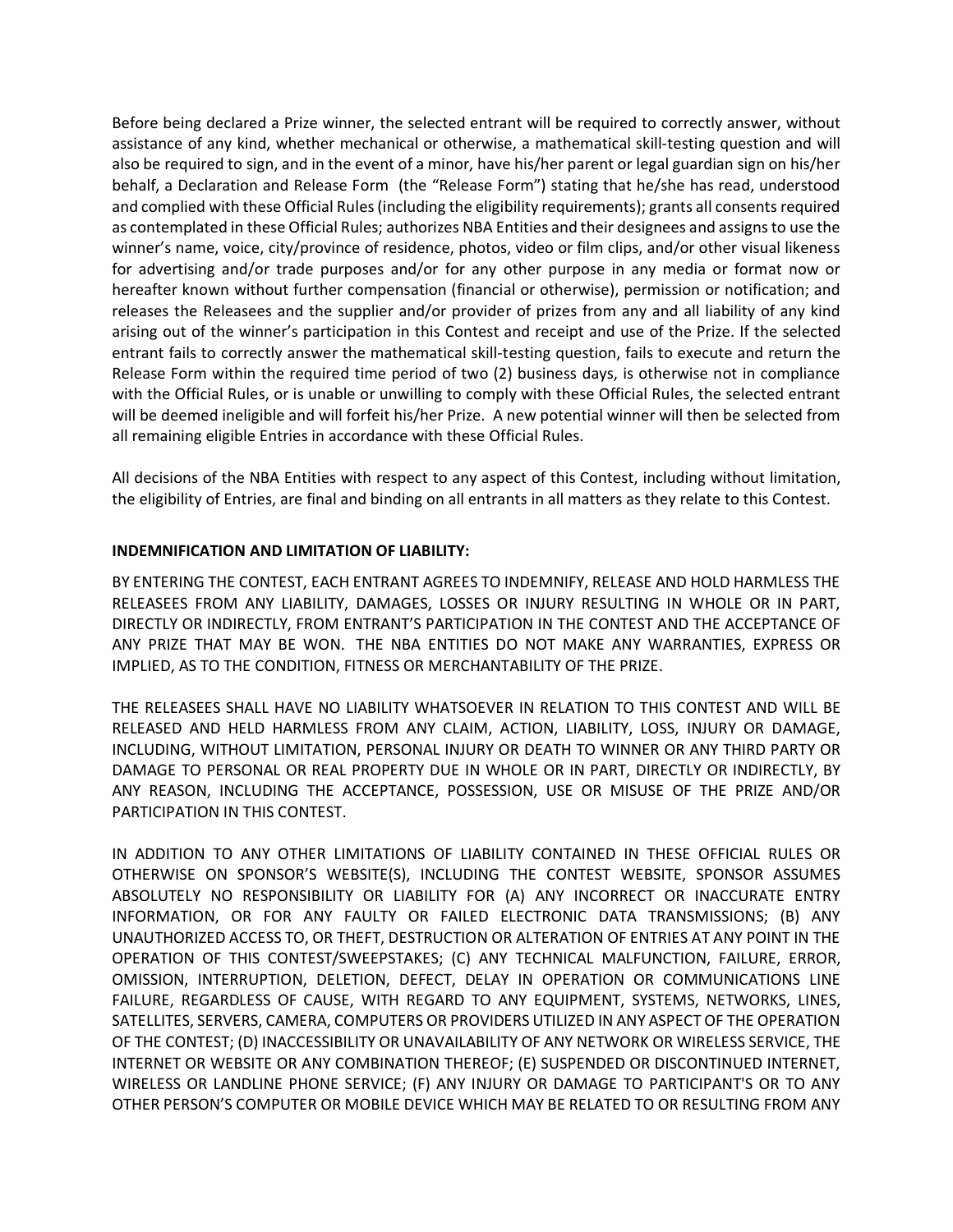ATTEMPT TO PARTICIPATE IN THE CONTEST OR DOWNLOAD OF ANY MATERIALS IN THE CONTEST (IF ANY); AND (G) ANY LOSSES WHATSOEVER, FINANCIAL OR OTHERWISE, SUFFERED BY ANY PERSON OR ENTITY IN CONNECTION WITH THE CONTEST AND THESE OFFICIAL RULES.

# **GENERAL CONDITIONS:**

The Releasees are not responsible for lost, incomplete, illegible, misdirected, garbled, stolen, or mutilated Entries or Release Form.

Entrants in this Contest agree to be bound by these Official Rules and agree that the NBA Entities and their designees and assigns may use the entrant's name, voice, city/province of residence, photos, video or film clips, and/or other visual likeness for advertising and/or trade purposes and/or for any other purpose in any media or format now or hereafter known without further compensation (financial or otherwise), permission or notification.

NBA Entities reserve the right to withdraw, amend or suspend this Contest or to amend these Official Rules, in any way, in the event of an error, technical problem, tampering, unauthorized intervention, fraud, or any other cause beyond the reasonable control of the NBA Entities that interferes with the proper conduct of this Contest as contemplated by these Official Rules. Any attempt to undermine the legitimate operation of this Contest is a violation of criminal and civil laws and should such an attempt be made, NBA Entities reserve the right to seek remedies and damages to the fullest extent permitted by law. NBA Entities reserve the right to cancel, amend or suspend this Contest, or to amend these Official Rules, without prior notice or obligation, in the event of any accident, printing, administrative, or other error or any kind, or for any other reason.

In the event of any discrepancy or inconsistency between the terms and conditions of these Official Rules and disclosures or other statements contained in any Contest-related materials, including, but not limited to: the Contest Entry form, the Website, point of sale, television, radio, print and/or online advertising; the terms and conditions of these Official Rules shall prevail, govern and control.

# **PERSONAL INFORMATION PRIVACY:**

Personal information of Contest participants will (i) be held by NBA Properties Inc. 3-100 Plaza Drive, Secaucus, New Jersey, USA 07094; (ii) be used for, and accessible only to employees directly involved in the Contest, internal analysis by NBA Entities and its affiliates, agents and advertising and promotional agencies; and, (iii) not be disclosed to other third parties. For more information please visit our Privacy Policy at [http://www.nba.com/news/privacy\\_policy.html.](http://www.nba.com/news/privacy_policy.html)

By entering this Contest, each Entrant consents to the NBA Entities and their agent's collection, use and disclosure of Entry information for the purposes of administering this Contest.

Any inquiry concerning the personal information held by the Sponsor should be addressed to the Sponsor at 50 Bay Street, Suite 1402, Toronto, Ontario, M5J3A5, to the attention of NBA Canada.

# **INTELLECTUAL PROPERTY:**

All intellectual property, including but not limited to trade-marks, trade-names, logos, designs, promotional materials, web pages, source codes, drawings, illustrations, slogans and representations that appear on the Sponsor's websites and other sites in connection with this Contest, are owned or controlled